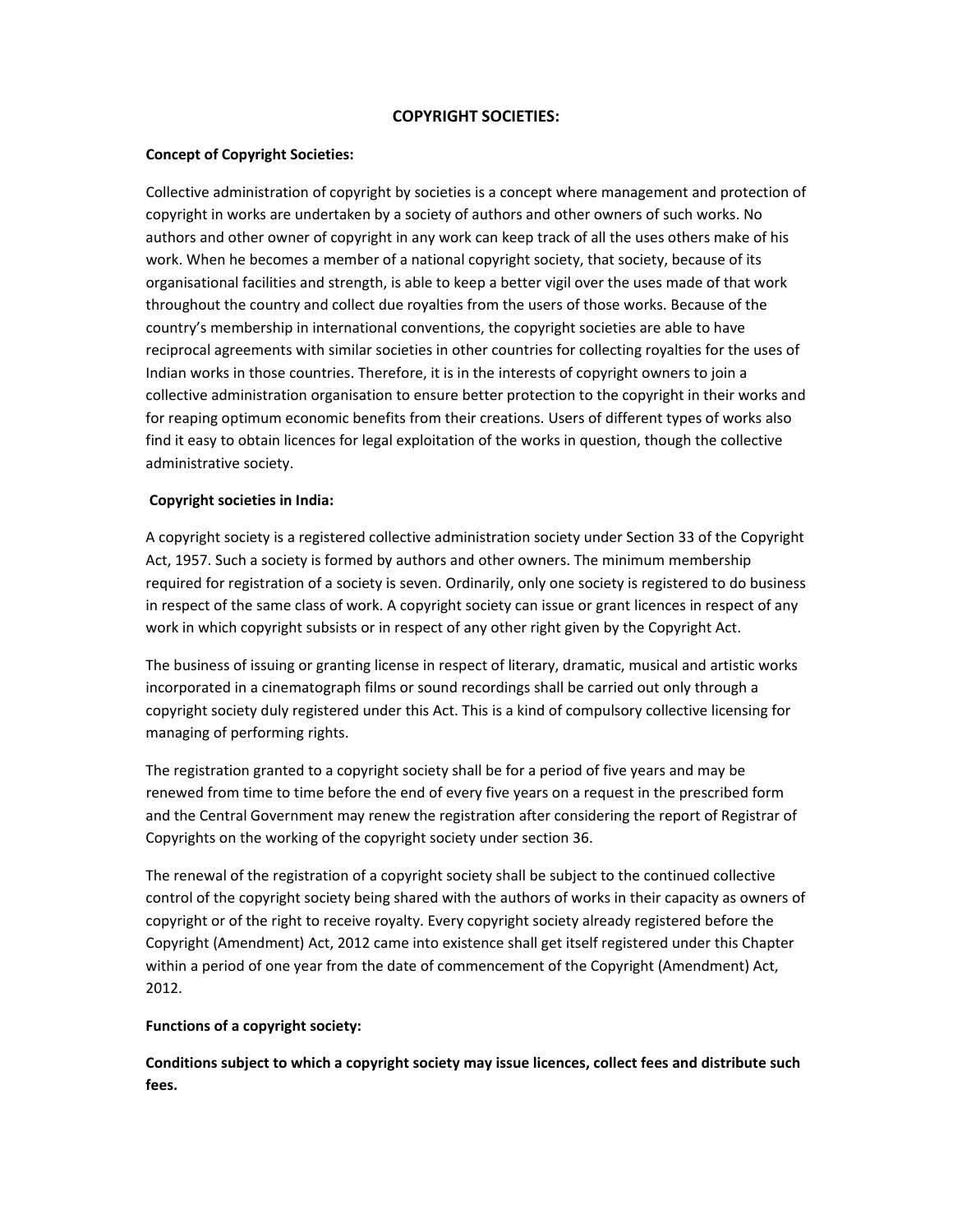(1) A copyright society may issue licences and collect fees in accordance with its Scheme of Tariff in relation to only such works as it has been authorised to administer in writing by the authors and other owners of rights and for the period for which it has been so authorised.

(2) The distribution of fees collected shall be subject to a deduction not exceeding fifteen per cent of the collection on account of administrative expenses incurred by the copyright society.

## **Administration of rights of owner by copyright society** (Section 34 of Copyright Act,1957)

(1) (a) a copyright society may accept from an author and other owner of rights exclusive authorisation to administer any right in any work by issue of licences or collection of licence fees or both; and

(b) an author and other owner of rights shall have the right to withdraw such authorisation without prejudice to the rights of the copyright society under any contract.

(2) It shall be competent for a copyright society to enter into agreement with any foreign society or organisation administering rights corresponding to rights under this Act, to entrust to such foreign society or organisation the administration in any foreign country of rights administered by the said copyright society in India, or for administering in India the rights administered in a foreign country by such foreign society or organisation:

Provided that no such society or organisation shall permit any discrimination with regard to the terms and conditions of licence or the distribution of royalties so collected, between the Indian Copyright Holders as well as other right holders.

(3) Subject to such conditions as may be prescribed, a copyright society may‐

(i) issue licences under section 30 in respect of any rights under this Act;

(ii) collect fees in pursuance of such licences;

(iii) distribute such fees among author and other owners of rights after making deductions for its own expenses;

(iv) perform any other functions consistent which the provisions of section 35.

**Control over the copyright society by the authors and other owner of rights.‐** (Section 35 of Copyright Act,1957)

(1) Every copyright society shall be subject to the collective control of the author and other owners of rights under this Act whose rights it administers (not being author and other owners of rights under this Act administered by a foreign society or organisation referred to in sub‐section (2) of section (34) and shall, in such manner as may be prescribed,‐

(a) obtain the approval of such owners of rights for its procedures of collection and distribution of fees;

(b) obtain their approval for the utilisation of any amounts collected as fees for any purpose other than distribution to the owner of rights; and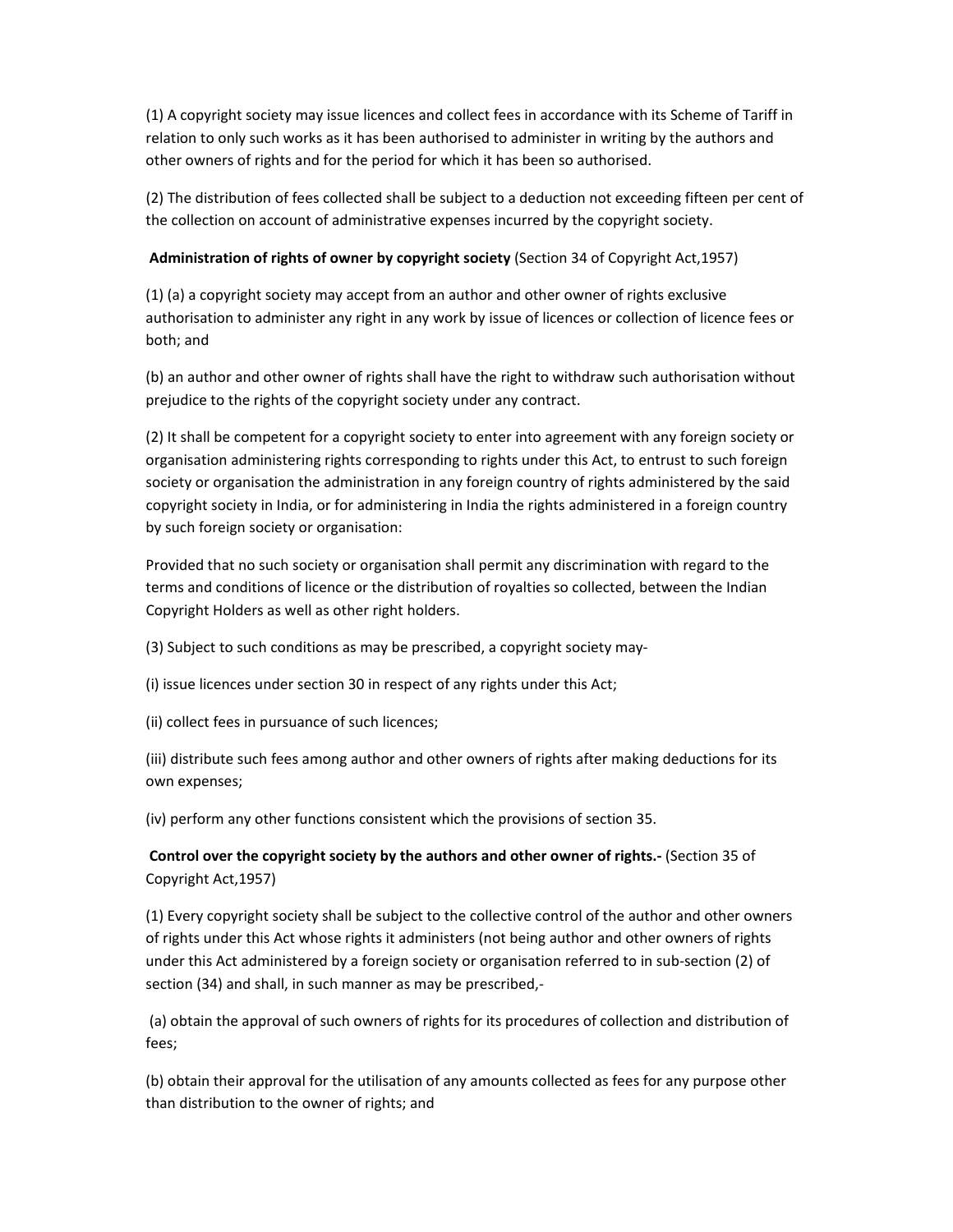(c) provide to such owners regular, full and detailed information concerning all its activities, in relation to the administration of their rights.

(2) All fees distributed among the owners of rights shall, as far as may be, be distributed in proportion to the actual use of their works.

(3) Every copyright society shall have a governing body with such number of persons elected from among the members of the society consisting of equal number of authors and owners ofwmx for the purpose of the administration of the society as may be specified.

(4) All members of copyrights society shall enjoy equal membership rights and there shall be no discrimination between authors and owners of rights in the distribution of royalties.

# **Records to be maintained by copyright societies**

Every copyright society shall maintain the following registers at its registered or administrative office—

(i) a register of authors and other owners to be called the "Register of Authors and Other Owners" in respect of right or set of rights in the specific categories of works for which the copyright society has been authorised to issue or grant licences. The register shall contain the names of the authors and other owners, their addresses, the nature of rights authorised to be administered by the copyright society, year of publication of the work, the date on which the copyright society becomes entitled to issue or grant licences and the duration of such entitlement, the territory for which the authorization has been given and the rights that have been so authorised;

(ii) a register to be called the "Register of Agreements" containing a copy of every agreement entered into by the copyright society with the authors and other owners for the purpose;

(iii) a register to be called the "Register of Royalties" containing particulars of royalties and mentioning the names of persons or organisations and copy of the licence agreements from whom the royalties have been realised, and the amount so realised including the date of realisation;

(iv) a register to be called the "Disbursement Register" containing details of disbursement of royalties made to each author or other owner of right or set of rights in the specific categories of works, category‐wise, mentioning the name of the author or other owner, nature of his right and the date and amount of disbursement of royalty made to him.

# **Tariff Scheme by copyright societies.**

Every copyright society shall publish its tariff scheme in such manner as prescribed in the Copyright Rules, 2013. Any person who is aggrieved by the tariff scheme may appeal to the Intellectual Property Appellate Board (IPAB) and the Board may, if satisfied after holding such inquiry as it may consider necessary, make such orders as may be required to remove any unreasonable element, anomaly or inconsistency therein. The aggrieved person shall pay to the copyright society any fee as may be prescribed that has fallen due before making an appeal to the IPAB and shall continue to pay such fee until the appeal is decided, and the Board shall not issue any order staying the collection of such fee pending disposal of the appeal. The IPAB may after hearing the parties fix an interim tariff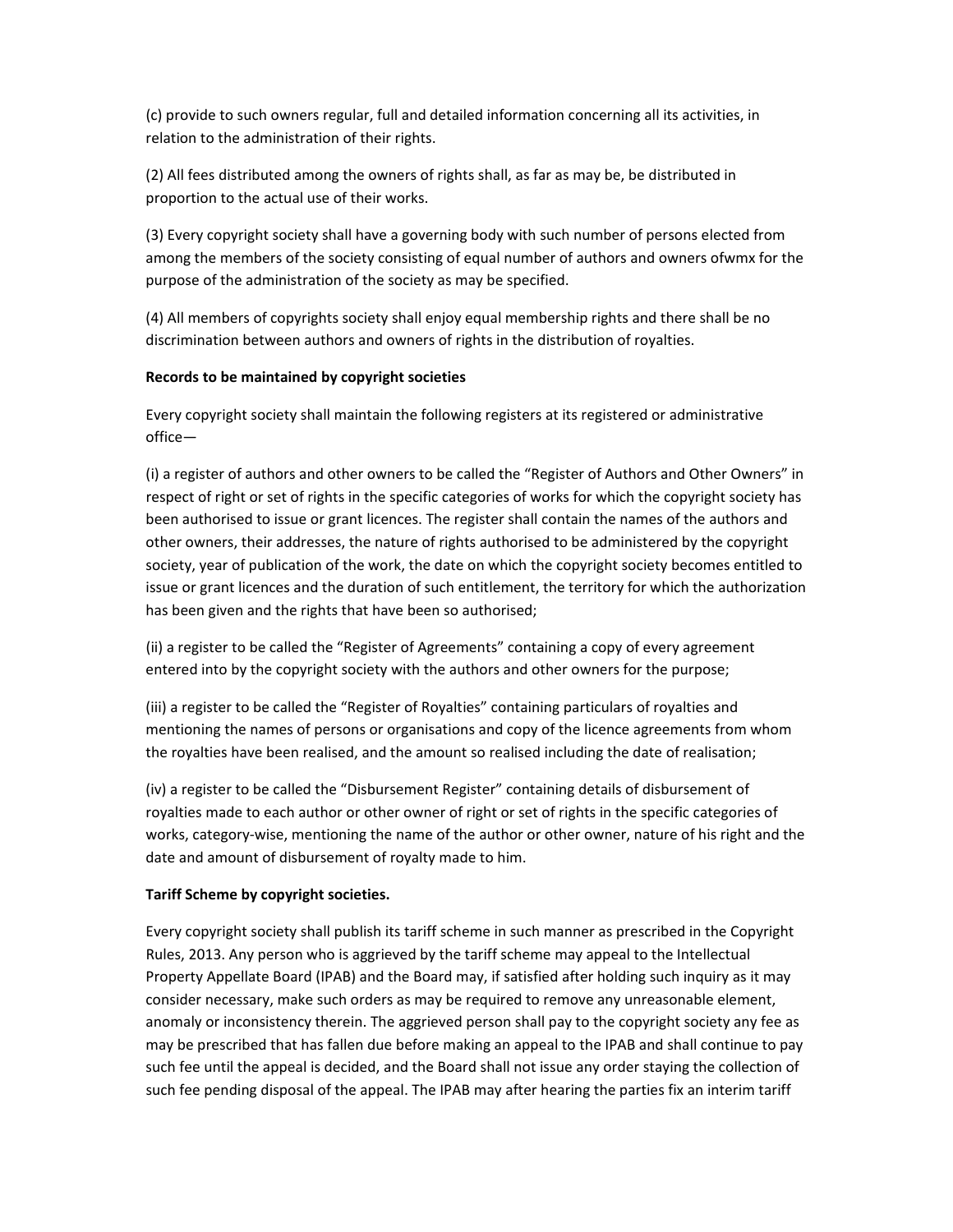and direct the aggrieved parties to make the payment accordingly pending disposal of the appeal. **Distribution Scheme—**

(1) A copyright society shall frame a scheme to be called the "Distribution Scheme" setting out the procedure for distribution of royalties specified in the Tariff Scheme among the members whose names are entered in the Register of Authors and Owners maintained under clause (i) of rule 59 for the approval of the General Body of the society, as soon as may be, but in no case later than three months from the date on which a copyright society has become entitled to commence its copyright business.

(2) The distribution shall, reasonably, be in proportion to the royalty income of the copyright society derived from the grant of licences for right or set of rights in the specific categories of works for which it is administering each author and other owners of right.

(3) There shall be no discrimination between authors and other owners of rights in the distribution of royalties by the copyright society.

(4) While distributing the royalties the copyright society shall inform all members about the basis on which such amount of royalties are being distributed.

(5) The Distribution Scheme shall aim to ensure that all royalty distributions are fair, accurate, cost effective and without any unknown or hidden cross‐subsidies.

(6) The society shall fix parameters in a transparent manner for determining the share of distribution of its members and reveal the details of the same in a manner that is easily understandable to its members.

(7) The distribution of royalties shall be based on actual use or reliable statistical data that fairly represent the commercial exploitation of the licensed rights.

(8) The Distribution Scheme shall ensure that the royalties to all members are distributed at least once in a quarter.

(9) The copyright society shall not make any payment in the nature of minimum guarantee to its members against the share of royalties due to its members.

(10) The royalties collected based on the Tariff Scheme for the licensing of the rights in the literary or musical works included in a cinematograph film or sound recording shall be shared on an equal basis with the authors of literary or musical works and the owners of rights in cinematograph film or sound recording under sub‐section (1) of section 18.

#### **Meeting of a copyright societies.**

(1) Every copyright society shall hold a General Body meeting of all its members as its annual General Body meeting before the 31st day of March every year.

(2) A special meeting of the General Body called extra ordinary General Body meeting of all its members may also be held, if considered necessary, by two thirds majority of the Governing Council.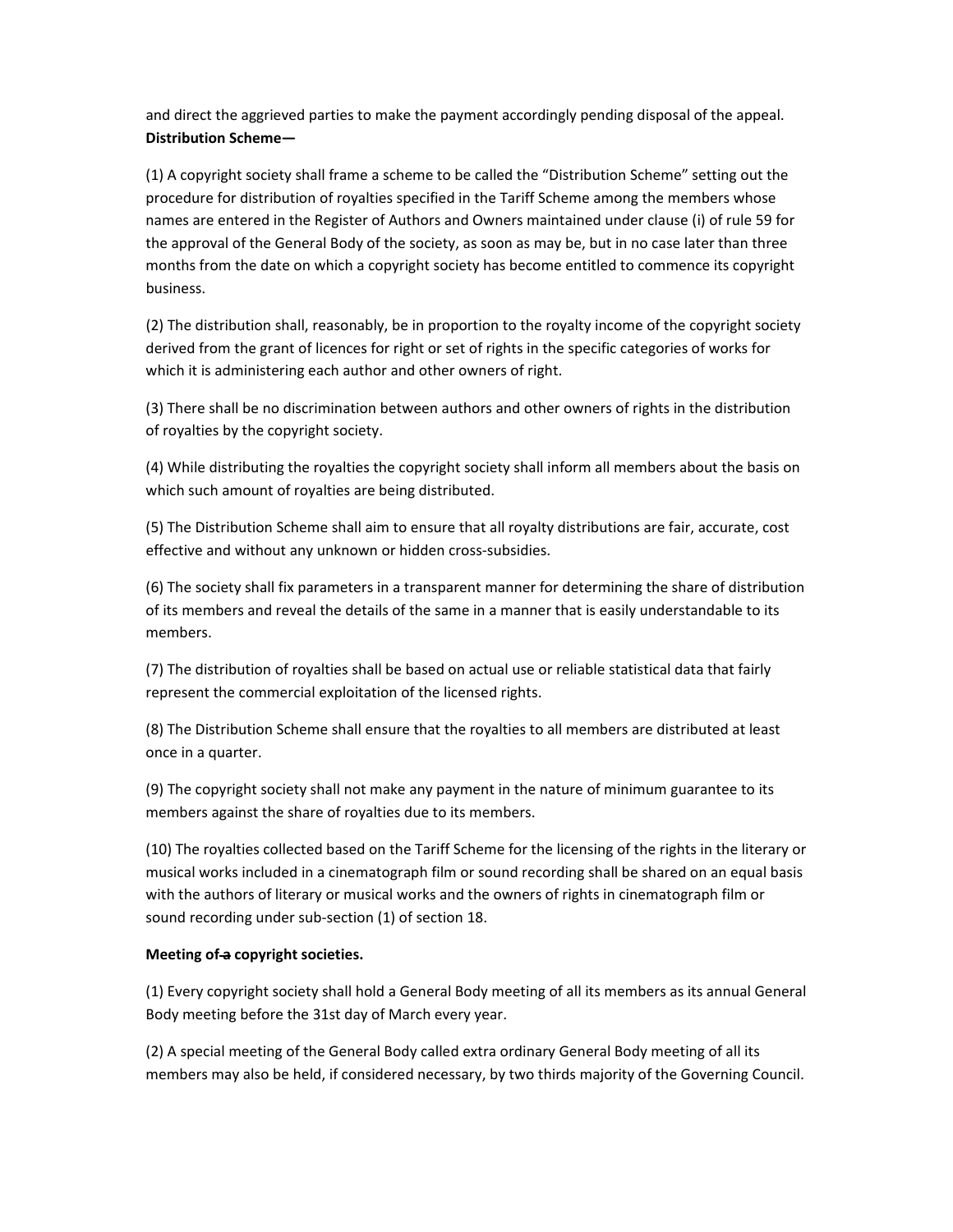(3)The meetings of General Body and Governing Council shall be held in the town or city in which its registered office is situated or such other convenient place as decided by the Chairman of the society.

(4) The notice for General Body meeting shall be issued before twenty‐one days of the meeting and it shall and specify the agenda, time, date and address of the venue of the meeting and the same shall be posted on the website of the society.

(5) Every member of the society shall have equal voting rights in the General Body meetings.

(6) There shall be no discrimination between members who are authors and other owners of right.

(7) Quorum for meetings of the General Body shall be one third of the total members and in case of lack of quorum the meeting may be adjourned for thirty minutes and then members present shall constitute quorum.

(8) Quorum for the meetings of the Governing Council shall be one third of its total members other than the Chairman with equal number of authors and other owners.

(9)The Registrar of Copyrights shall be invited as an observer to all General Body meetings. The Registrar or his authorised representative on his behalf may attend the said meeting.

## **Documents to be presented at the Annual General Meeting of Owners of Rights**

Every copyright society shall place before its annual General Body meeting the following documents, namely:—

(i) an up‐to‐date list of the authors and other owners of right or the set of rights in the specific categories of works for which the copyright society has been authorised to issue or grant licences, their names and addresses as recorded in the Register of Authors and Owners maintained by the copyright society, as provided in sub‐rule (i) of rule 64;

(ii) audited accounts of the society for the previous year;

(iii) the Tariff Scheme and the Distribution Scheme or any other scheme including the decision of the IPAB on the said Schemes, if any;

(iv) annual report as approved by the Governing Council, giving full and detailed account of all its activities during the previous years;

(v) Budget estimates along with programme of action as approved by the Governing Council for the succeeding year;

(vi) the agreements, if any entered with foreign copyright societies under subsection (2) section 34 of the Act;

(vii) any changes made in the instrument of registration of the society; and (viii) any other document relating to the society that require approval of the General Body.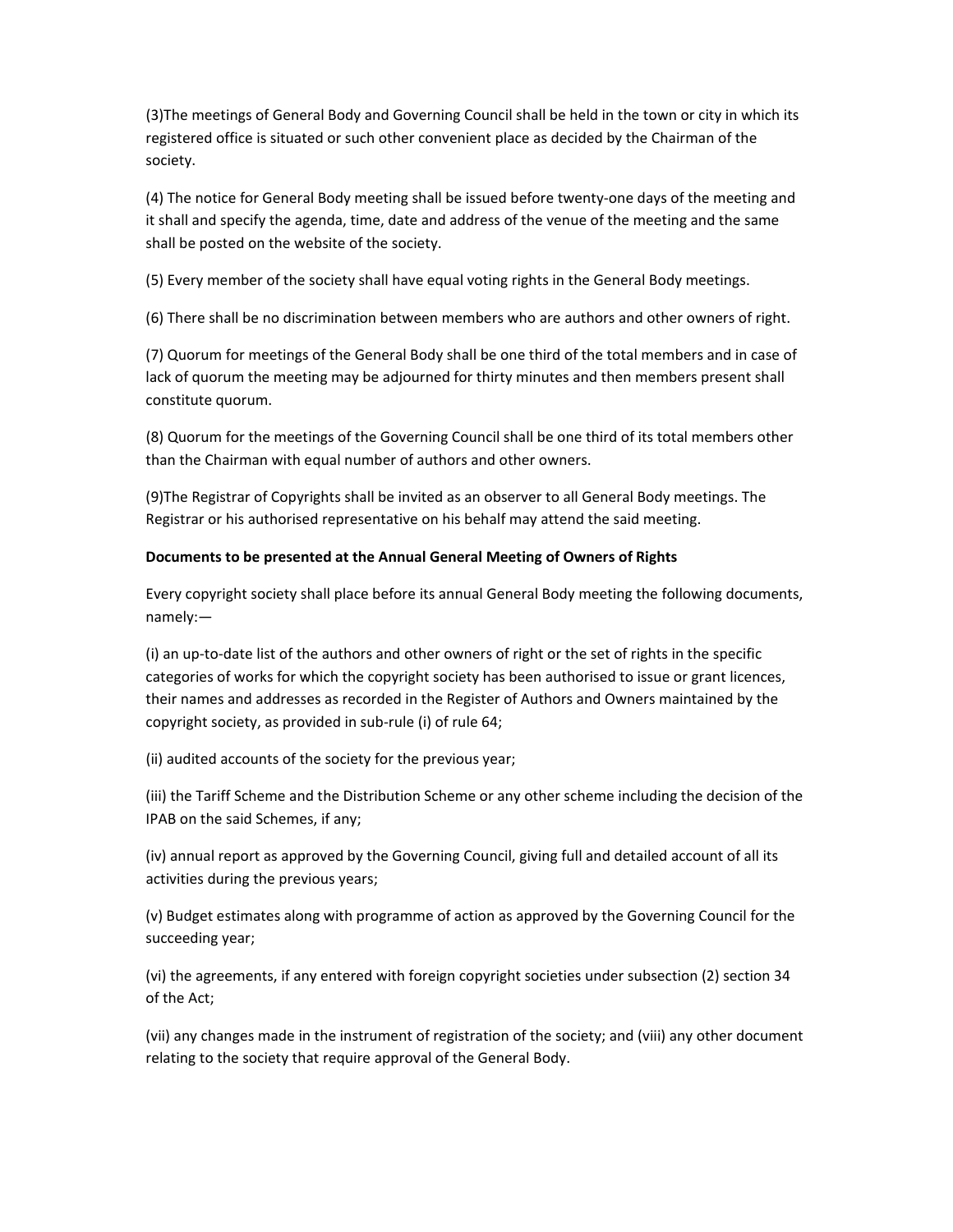## **Returns to be filed by the copyright societies with the Registrar of Copyrights.**

Every copyright society shall file a return called the Annual Return with the Registrar of Copyrights within one month from the date of conclusion of each annual General Body meeting setting out the following details, namely :—

(i) the date of the annual General Body meeting held immediately preceding the filing of the annual return, the number of members who attended the meeting, agenda and the minutes of such meeting ;

(ii) the up‐to‐date list of the members, their names and addresses as recorded in the Register of Authors and Owners maintained by the copyright society, as provided in rule 64;

(iii) audited accounts of the copyright society;

(iv) the Tariff Scheme, Distribution Scheme and other Schemes, if any;

(v) annual report approved by the General Body giving full and detailed account of all its activities during the year;

(vi) the list of the members to whom royalties are not distributed and the reasons for the same; and

(vii) the list of the members to whom royalties have been distributed together with the amounts so distributed.

## **Code of Conduct for copyright societies**

Every copyright society shall conform to the following Code of Conduct as follows:‐

(1 )Every Society shall make available on its website‐

(a) certificate of registration as a Copyright Society;

(b) basic documents of governance such as memorandum of association, articles of association, constitution or charter;

(c) list of all members of General Body;

(d) names and address of Chairman, other members of the Governing Council and other officers of the society;

(e) right or set of rights in the specific categories of works for which the copyright society has been authorised to issue or grant licences;

(f) all schemes of the society;

(g) annual report and audited accounts as approved by the General Body;

(h) licence agreement formats;

(i) details of all existing licences other than those clauses in the licence having commercial sensitivity;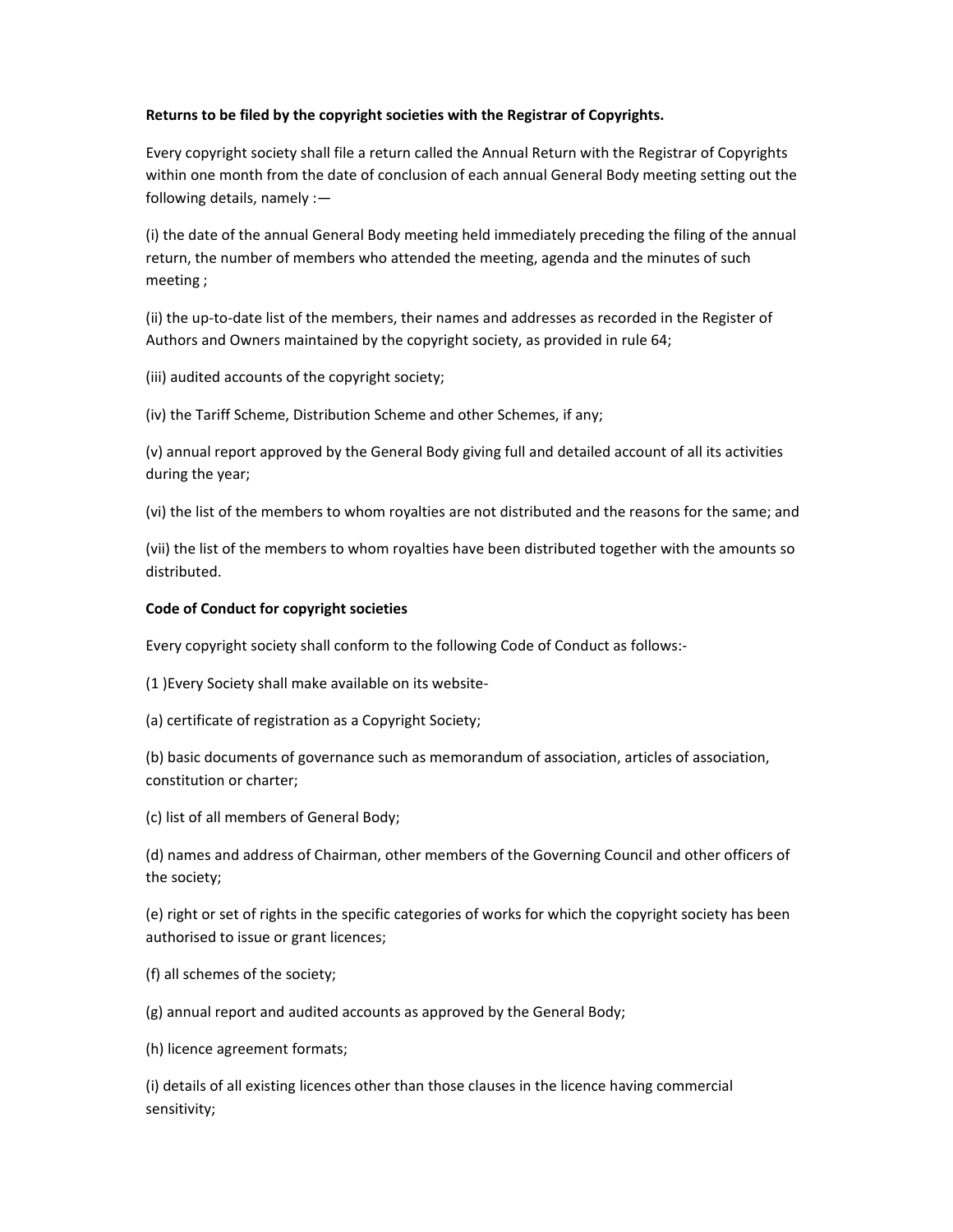(j) foreign societies with whom there are agreements to collect royalties and the details of the agreement other than those clauses having commercial sensitivity;

(k) details of the complaint or Grievances Cell; and

(I) the code of conduct.

(2)The members shall be‐

(a) treated fairly, honestly, impartially, courteously, and ensure that its dealings with them are more transparent;

#### **Frequently Asked Questions:**

# **Are individual rights owners are entitled to issue licences and collect royalties who are not members of any copyright society?**

As per Section 30 of the Copyright Act, 1957, the owner of the copyright in any existing work or the prospective owner of the copyright in any future work may grant any interest in the right by licence in writing signed by him or by his duly authorised agent. Therefore, apart from copyright societies any right owners are entitled to issue licences and collect royalties.

However, the business of issuing or granting license in respect of literary, dramatic, musical and artistic works incorporated in a cinematograph films or sound recordings shall he carried out only through a copyright society duly registered under this Act.

As per Section 52 (a) of the Copyright Act, 1957, copyright in a work shall be deemed to be infringed, when any person, without a licence granted by the owner of the copyright or the Registrar of Copyrights under direction from IPAB under this Act or in contravention of the conditions of a licence so granted or of any condition imposed by a competent authority under the Act.

#### **Registered copyright societies in India:**

The following are the registered copyright societies in India:

**i. For Literary works associated with Musical Works:** The Indian Performing Right Society Limited (IPRS), 208, Golden Chambers, 2nd Floor, New Andheri Link Road, Andheri (W), Mumbai‐ 400 058( Web-site:http://www.iprs.org/ );

**ii. For Reprographic (photo copying) works:** Indian Reprographic Rights Organization (IRRO), 18/1‐C, Institutional Area, Near JNU Campus, New Delhi – 110067, (We‐site: http://www.irro.in/ )

**iii. For Performers (Singers) Rights:** Indian Singers Rights Association (ISRA)‐ Registered on 14th June, 2013 – Registered Office ‐ 2208, Lantana, Nahar Amrit Shakti.

#### **Performers' Society**

**Registration and management of Performers' Society. —** (1) For the purpose of carrying on the business of issuing or granting licences in respect of performer's rights under sub‐section (1) and proviso to sub‐section (2) of section 38A and section 39A , there shall be a separate performers'